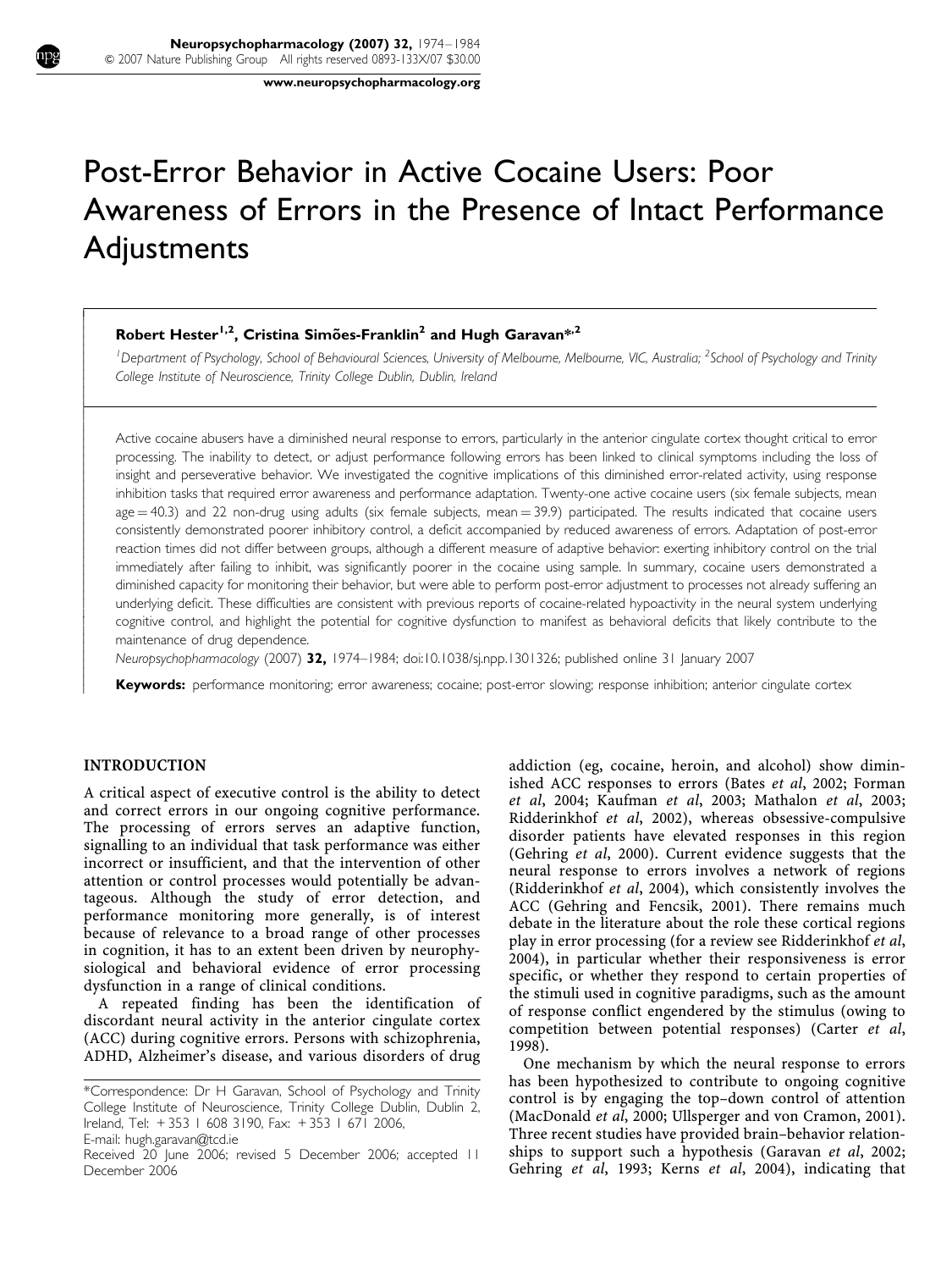strategic processes following an error, namely adapting response speeds on the trials immediately following an error, correlated with greater activity in the ACC region during the error trial. Implementation of the increased cognitive control was related to greater dorsolateral prefrontal cortex activity (dPFC). Typically, these results have been explained using the conflict monitoring hypothesis, which suggests that ACC activation, irrespective of success or failure, is related to the extent of response conflict: conditions in which multiple responses compete for the control of action.

The aim of the present study was to examine the cognitive implications of diminished error-related activity in cocaine users. Previous studies have indicated that cocaine users have a hypoactive error-related neural response (Kaufman et al, 2003; Kubler et al, 2005), particularly in the ACC region. It remains unclear how this hypoactivity might contribute to the more general cognitive control problem identified in this population (Bolla et al, 2004; Di Sclafani et al, 2002; Fillmore and Rush, 2002; Goldstein et al, 2001), which suggests a broader dysfunction in fronto-parietal top–down control networks. Two error-related processes were chosen to examine the potential influence of a hypoactive error-related neural response: error awareness and post-error cognitive control. Previous research suggests that the ACC is active during errors irrespective of awareness, whereas activity in prefrontal and parietal regions appears to differentiate awareness of an error (Hester et al, 2005; Nieuwenhuis et al, 2001). Post-error cognitive control, which has typically been studied by examining post-error slowing during cognitive control tasks (eg, Stroop task, Go/NoGo task, and Flanker task), has been characterized as a reciprocal relationship between anterior cingulate and dorsolateral prefrontal cortices, where ACC detects the requirement for, and the dPFC implements, greater cognitive control.

Given the previous findings of error-related ACC hypoactivity in cocaine users, and the evidence from control subjects that the level of ACC activity is positively related to post-error increases in cognitive control, we predicted that our cocaine user sample would have greater difficulty modulating cognitive control. Our predictions for error awareness in cocaine users were less straightforward. The evidence from past studies suggests that while the ACC is active during both aware and unaware errors, its level of activity does not predict awareness of an error. Awareness appears to be related more to fronto-parietal activation, regions which have also been shown to be hypoactive in cocaine users (Hester and Garavan, 2004), although specific examinations of user's error-related processing have not indicated fronto-parietal hypoactivity (Kaufman et al, 2003). We therefore predicted that conscious awareness of errors would not be significantly different in cocaine users when compared to matched healthy controls.

# MATERIALS AND METHODS

## Subjects

Twenty-two non-drug using (six female subjects, mean  $age = 39.9$ , range  $= 26-51$ ) and 21 active cocaine using participants (six female subjects, mean  $age = 40.3$ , range  $= 22-48$ ) were included in the current study. Educational attainment for the two groups was not significantly different (controls: 12.7 years, users: 11.3,  $F(1,41) = 3.80$ ,  $p > 0.05$ ). The numerical difference may be the result of abrogated schooling that often accompanies drug use, and which also results in underestimation of intellect (Chatterji, 2006). Participants were fully informed of the nature of the research and provided written consent for their involvement in accordance with the Institutional Review Board of the Medical College of Wisconsin (MCW). Participants were recruited via the General Medical Research Centre (GCRC) at MCW, where staff psychiatrists screened individuals who responded to advertisements seeking active users of cocaine to volunteer for a range of different studies conducted at MCW examining the effects of cocaine use. The Structured Clinical Interview for DSM-IV was conducted to ensure that all participants were right handed and had no current or past history of neurological or psychiatric disorders, dependence on any psychoactive substance other than cocaine (for user participants only), or nicotine. Urine samples were obtained from all participants at least 1 h before testing, with all non-drug participants returning negative tests for all 96 CNS-reactive drug substances tested for, and active cocaine users returning positive tests for cocaine or its metabolites, indicating that they had used cocaine within the past 72 h. Self-report from participants indicated that the time since last use was 45 h (range 12– 60 h). User participants' who were positive for any drug (on the urine screen) other than cocaine, nicotine, or marijuana were excluded. Thirteen of the cocaine user sample reported occasional use of cannabis, with 17 days being the average duration since last use and none had consumed in the 24 h before cognitive testing. The acute effects of cannabis intoxication on the cognitive performance of occasional users are short lived, peaking at 2 h post-consumption, and lasting up to 8 h, but are not present after 24 h (Curran *et al*, 2002; Fant et al, 1998), and 'light' (once per week) use of cannabis has not been associated with decrements in cognitive test performance (Pope et al, 2001). Twenty-two participants (17 cocaine users and five control) reported regular use of tobacco  $(M = 11.1$  cigarettes per day), and all participants from both groups reported regular use of alcohol. Participants were excluded for present or past dependence on alcohol, and recorded zero blood alcohol levels before testing.

# Behavioral Tasks

EAT. To examine conscious recognition of errors we administered the Error Awareness Task (EAT) (see Figure 1) (Hester et al, 2005), a motor Go/NoGo response inhibition task in which subjects make errors of commission of which they are aware (aware errors), or unaware (unaware errors). The EAT presents a serial stream of single color words in congruent fonts, with the word presented for 900 ms followed by a 600 ms inter-stimulus interval. Subjects were trained to respond to each of the words with a single 'Go trial' button press, and withhold this response when either of two different circumstances arose. The first was if the same word was presented on two consecutive trials (Repeat NoGo), and the second was if the word and font of the word did not match (Stroop NoGo). By having competing types of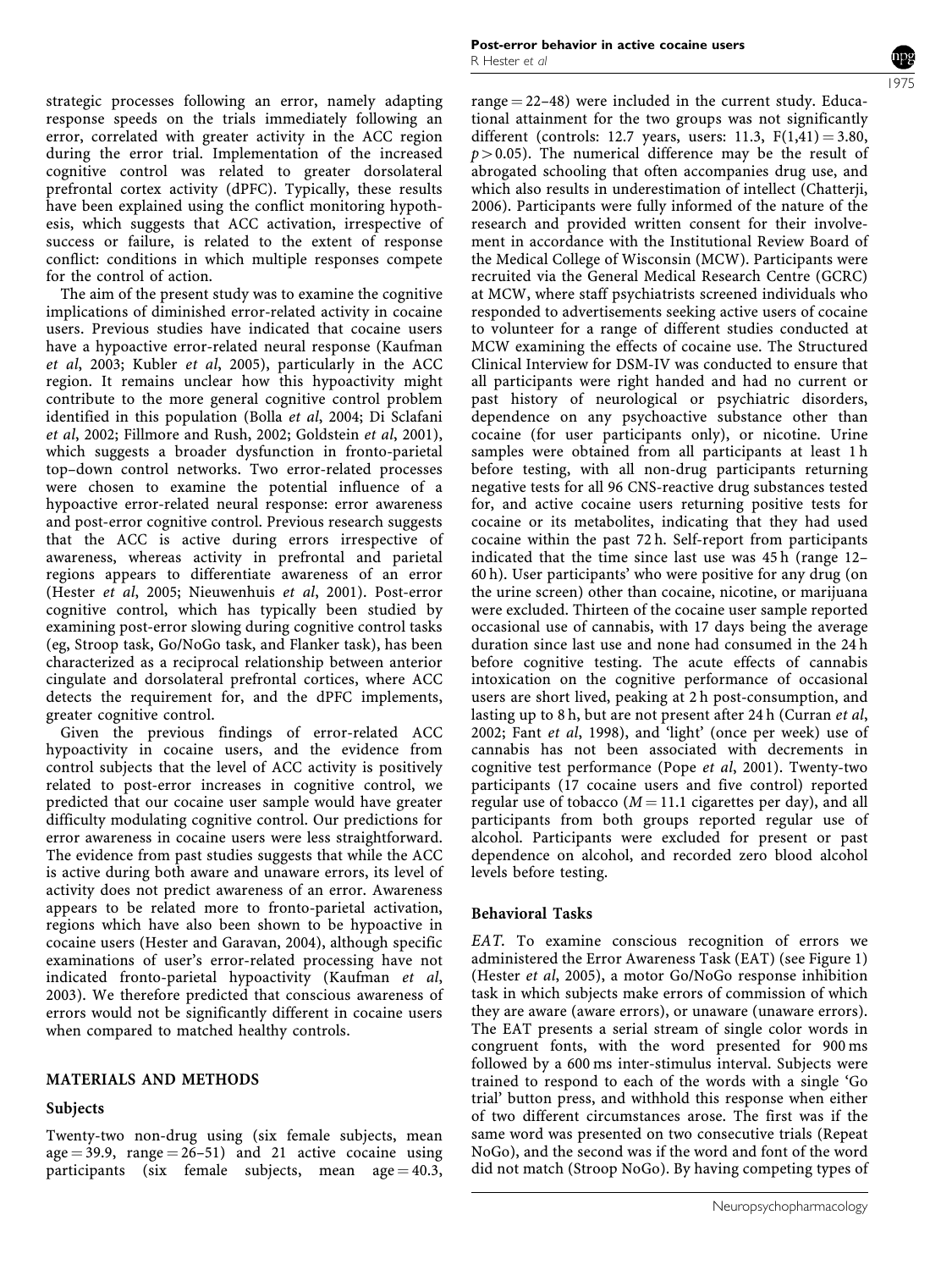

Figure I The EAT. The EAT presents a serial stream of single color words in congruent fonts, with the word presented for 900 ms followed by a 600 ms inter-stimulus interval. Subjects were trained to respond to each of the words with a single 'Go trial' button press, and withhold this response when either of two different circumstances arose. The first was if the same word was presented on two consecutive trials (Repeat NoGo), and the second was if the word and font of the word did not match (Stroop NoGo). By having competing types of response inhibition rules we aimed to vary the strength of stimulus–response relationships, whereby representations of rules competitively suppress one another such that the more prepotent rule would suppress the weaker rule and so produce a significant number of errors, a small proportion of which may go unnoticed owing to focussing primarily on the prepotent rule. In particular, we aimed to capitalize on the overlearned human behavior of reading the word, rather than the color of the letters (the Stroop effect), and so predispose subjects to monitor for the Repeat, rather than the Stroop, NoGo's. To indicate 'error awareness' subjects were trained to press the Go trial button twice on the trial following any commission errors.

response inhibition rules we aimed to vary the strength of stimulus–response relationships, whereby representations of rules competitively suppress one another such that the more prepotent rule would suppress the weaker rule and so produce a significant number of errors, a small proportion of which may go unnoticed owing to focussing primarily on the prepotent rule. In particular, we aimed to capitalize on the overlearned human behavior of reading the word, rather than the color of the letters (the Stroop effect), and so predispose subjects to monitor for the Repeat, rather than the Stroop, NoGo's. To indicate 'error awareness' subjects were trained to press the Go trial button twice on the trial following any commission errors. Four blocks of 225 trials were administered to subjects, distributing 50 Repeat NoGo events and 50 Stroop NoGo events pseudo-randomly throughout the serial presentation of 800 Go trials, for the purpose of mixing frequent responses and infrequent response inhibitions to maintain response prepotency.

BAT. Subjects' completed a second motor inhibition Go-NoGo task (see Figure 2), although the aim of this design was to examine post-error behavior for single lures in both the Single Lure (SL) and Double Lure (DL) conditions. The Behavior Adaptation Task (BAT) is a motor inhibition Go-NoGo task in which the letters X and Y were presented serially in an alternating pattern at 1 Hz. Subjects were asked to make a button response for each letter in the sequence but to withhold their responses when the alternation order was interrupted. Stimulus duration was 800 ms followed by a 200-ms fixation point. Stimuli were presented in two different conditions: in the SL condition the 80 NoGo stimuli (lures) were always followed by a Go stimulus. In the DL condition there were 44 single lures, and



Figure 2 The BAT. The BAT is a motor inhibition Go-NoGo task in which the letters  $X$  and  $Y$  were presented serially in an alternating pattern at 1 Hz. Subjects were asked to make a button response for each letter in the sequence but to withhold their responses when the alternation order was interrupted. Stimulus duration was 800 ms followed by a 200-ms fixation point. Stimuli were presented in two different conditions: in the SL condition the 80 NoGo stimuli (lures) were always followed by a Go stimulus. In the DL condition there were 44 single lures, and 18 double lures, with the double lures requiring two successive response inhibitions (eg, the seventh and eighth stimuli in the sequence below). The aim of this design was to examine post-error behavior for single lures in both the SL and the DL condition.

18 double lures, with the double lures requiring two successive response inhibitions (eg, the seventh and eighth stimuli in the sequence below). The aim of this design was to examine post-error behavior for single lures in both the SL and the DL condition. In the DL condition only, NoGo lures were occasionally followed by another NoGo lure which was reasoned should induce post-error (and postlure) behavioral changes such as response slowing; the advantage of such post-error slowing is reduced in the SL condition in which a NoGo lure was always followed by a Go trial.

The experiment was conducted in six different blocks of 314 trials each, three blocks of the SL condition and three of the DL condition. Each block had a duration of 5 min and 30 s. The order of the conditions was randomized across subjects.

# RESULTS

# EAT

Performance indices for both control and user subjects are presented in Table 1. The distribution of scores for a number of measures was not normally distributed, and nonparametric statistical tests have been used where appropriate. Control subjects' inhibitory control, as measured by NoGo accuracy, was better than cocaine users, but this difference was not significant,  $F(1,42) = 2.0$ ,  $p = 0.164$ . Comparing Stroop and Repeat NoGo's performance separately showed significant group differences for the latter, Mann–Whitney  $U\left(z=-2.38,\, p=0.017\right)$  and not the former,  $F(1,42) = 0.314$ ,  $p = 0.579$ . Although Stroop NoGo errors were more common than Repeat NoGo errors when comparing across both groups with a repeated measures t-test,  $t(42) = 9.25$ ,  $p < 0.0001$ , group differences in the awareness of errors were evident for Repeat NoGo errors,  $U(z = -2.31, p = 0.021)$ , but not Stroop errors,  $F(1,42) = 0.809$ ,  $p = 0.374$ . Control participants were aware of over 85% of Repeat NoGo errors in comparison to 71% for cocaine users (see Figure 3).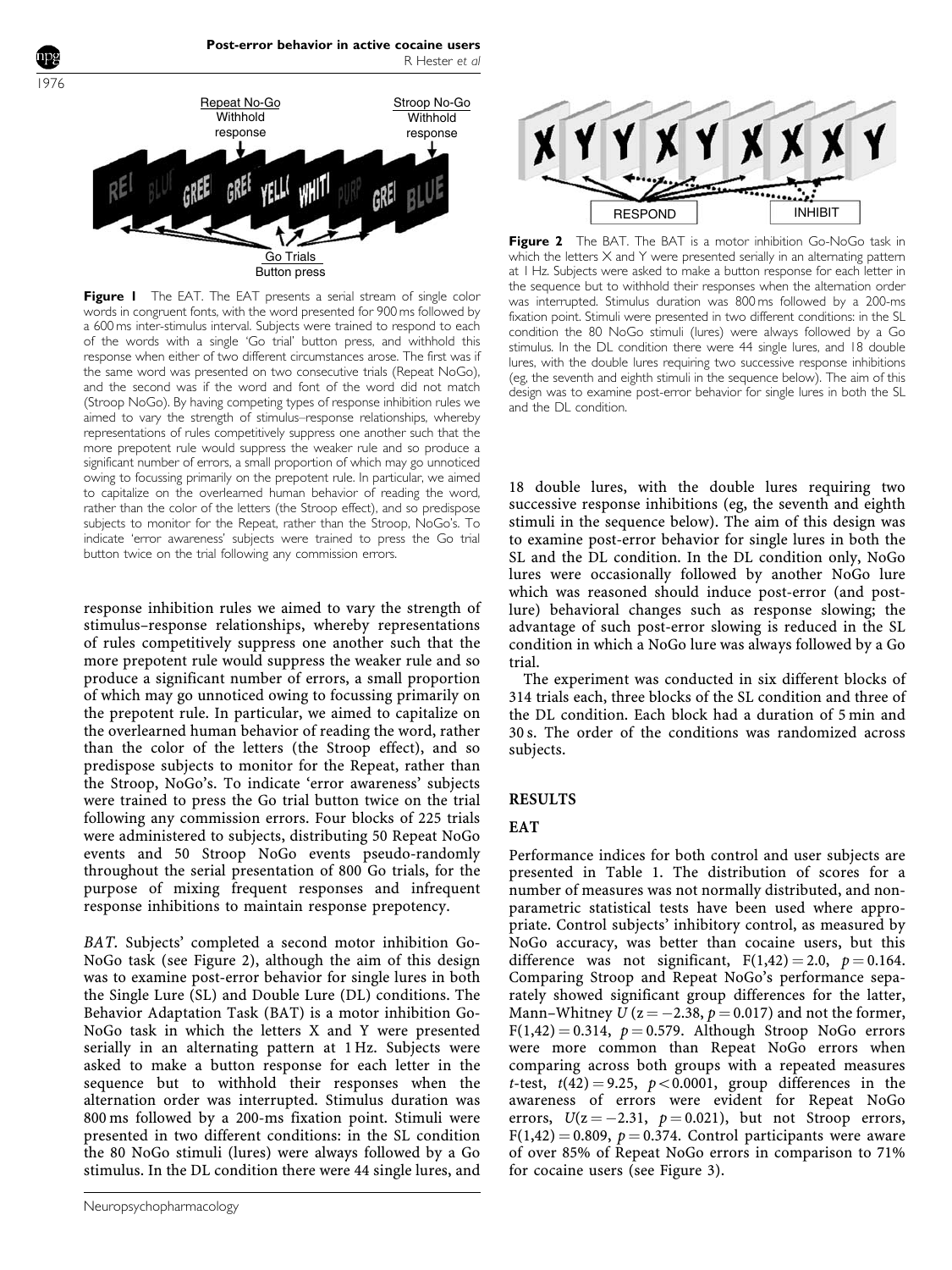Table I Mean Accuracy, Reaction Time, and Standard Deviation Scores for Cocaine Users ( $n = 21$ ) and Matched Controls ( $n = 22$ ) on the Error Awareness Task

|                                                               | <b>Cocaine users</b> |           | Controls |           |    |
|---------------------------------------------------------------|----------------------|-----------|----------|-----------|----|
| Category                                                      | м                    | <b>SD</b> | м        | <b>SD</b> | Þ  |
| NoGo accuracy                                                 |                      |           |          |           |    |
| Repeat NoGo<br>accuracy                                       | 0.62                 | 0.19      | 0.76     | 0.17      | ÷. |
| Stroop NoGo<br>accuracy                                       | 0.46                 | 0.17      | 0.43     | 0.21      |    |
| Frror awareness                                               |                      |           |          |           |    |
| Repeat error<br>awareness                                     | 0.71                 | 0.22      | 0.85     | 0.15      | *  |
| Stroop error<br>awareness                                     | 0.69                 | 0.14      | 0.73     | 0.12      |    |
| Go RT                                                         | 556.2                | 70.5      | 506.3    | 64.2      | *  |
| Fmor RT                                                       | 591.8                | 1172      | 5382     | 85.7      |    |
| Aware error RT                                                | 607.5                | 179.6     | 538.4    | 133.3     |    |
| Unaware error RT                                              | 577.7                | 114.7     | 532.2    | 103.4     |    |
| Post-STOP trial RT<br>minus pre-STOP<br>trial RT              | $-73.2$              | 37.9      | $-91.1$  | 52.5      |    |
| 2nd trial post-Aware<br>error RT minus pre-<br>Aware error RT | 33.4                 | 68.6      | $-8.3$   | 50.5      | ⋇  |
| Post-Unaware error<br>RT minus Pre-unaware<br>error RT        | 18.8                 | 77.8      | 22.1     | 53.1      |    |
|                                                               |                      |           |          |           |    |

\*Significant difference between cocaine user and control ( $p < 0.05$ ).

Control participants responded significantly faster to Go trials than cocaine users,  $F(1,42) = 5.88$ ,  $p = 0.020$ , although the faster reaction times of controls during NoGo errors was not significant,  $F(1,42) = 2.96$ ,  $p = 0.092$ . Go RTs were significantly faster than error RT's for both groups, however this comparison was confounded by the response pattern of many participants, who, after making the initial erroneous button press response during the NoGo trial, responded again during this trial. Owing to technical limitations we were not able to obtain separate reaction times for each response, and while removal of the double responses does not alter the result it remains unclear how such responses might have influenced error RT's.

A measure of post-Aware-error slowing was calculated by subtracting the Go trial response time that immediately preceded an error from the second Go trial response time that followed an error. The second trial after an error was used due to the technical difficulty with calculating reaction times from double responses. Mean scores for post-Awareerror slowing indicated no significant change in RTs following an aware error for controls, however cocaine users showed significant slowing  $(33 \text{ ms}, t(20) = -2.23,$  $p = 0.037$ ). We have previously observed faster RT following errors with similar tasks, which we hypothesized was an



Figure 3 The mean number of aware and unaware errors for repeat and stroop NoGo lure trials, by both control and cocaine user participants during the EAT.

adaptation to the task stimulus presentation ratio as subjects learn that NoGo events are widely spaced. Further support for this hypothesis includes significantly faster RT following STOPS for both groups in the current study (Post-STOP trial RT minus Pre-STOP trial: cocaine users  $= -73 \text{ ms}, t(20) = 7.95, p < 0.001; \text{ control} = -91 \text{ ms},$  $t(21) = 8.13$ ,  $p < 0.001$ ). In contrast, both groups showed a trend towards slowing after unaware errors (post-unawareerror Go trial RT minus pre-unaware-error Go trial: cocaine users = 19 ms,  $t(20) = -1.1$ ,  $p = 0.284$ ; control = 22 ms,  $t(21) = -2.04$ ,  $p = 0.05$ ), a result observed previously with this task (Hester et al, 2005). Neither the post-STOP nor post-unaware-error effects differed between users and controls.

In summary, cocaine users displayed poorer inhibitory control (more commission errors for Repeat NoGos) and poorer error awareness (poorer awareness of Repeat NoGo errors). However, response speed slowing following errors (aware or unaware) or STOPS did not appear to be compromised (indeed, users showed significantly greater post-error slowing following aware errors relative to controls).

# BAT

Performance indices for both control and user subjects is presented in Table 2. Given the significant correlation between NoGo performance for single lures in SL and DL conditions and first lure of a double lure in the DL condition (ranging between  $r = 0.66$  and 0.82), an average BAT inhibition score was created. Control subjects' BAT inhibition performance was better than cocaine users:  $F(1,42) = 4.31$ ,  $p = 0.04$ . No group difference was identified for the second lure of a double lure,  $U(\mathrm{z}=-0.71,\, p=0.43).$ A 'post-error task adaptation' coefficient was derived for double lures, specifically examining those occasions where participants failed to inhibit their response to the first lure, by calculating the proportion of second lures on which participants successfully inhibited or 'adapted' their performance. The results indicated that control participants adapted their performance following an error on 78% of occasions, which was significantly more than cocaine users who adapted post-error performance on only 66% of trials,  $U(z = -2.096, p = 0.036).$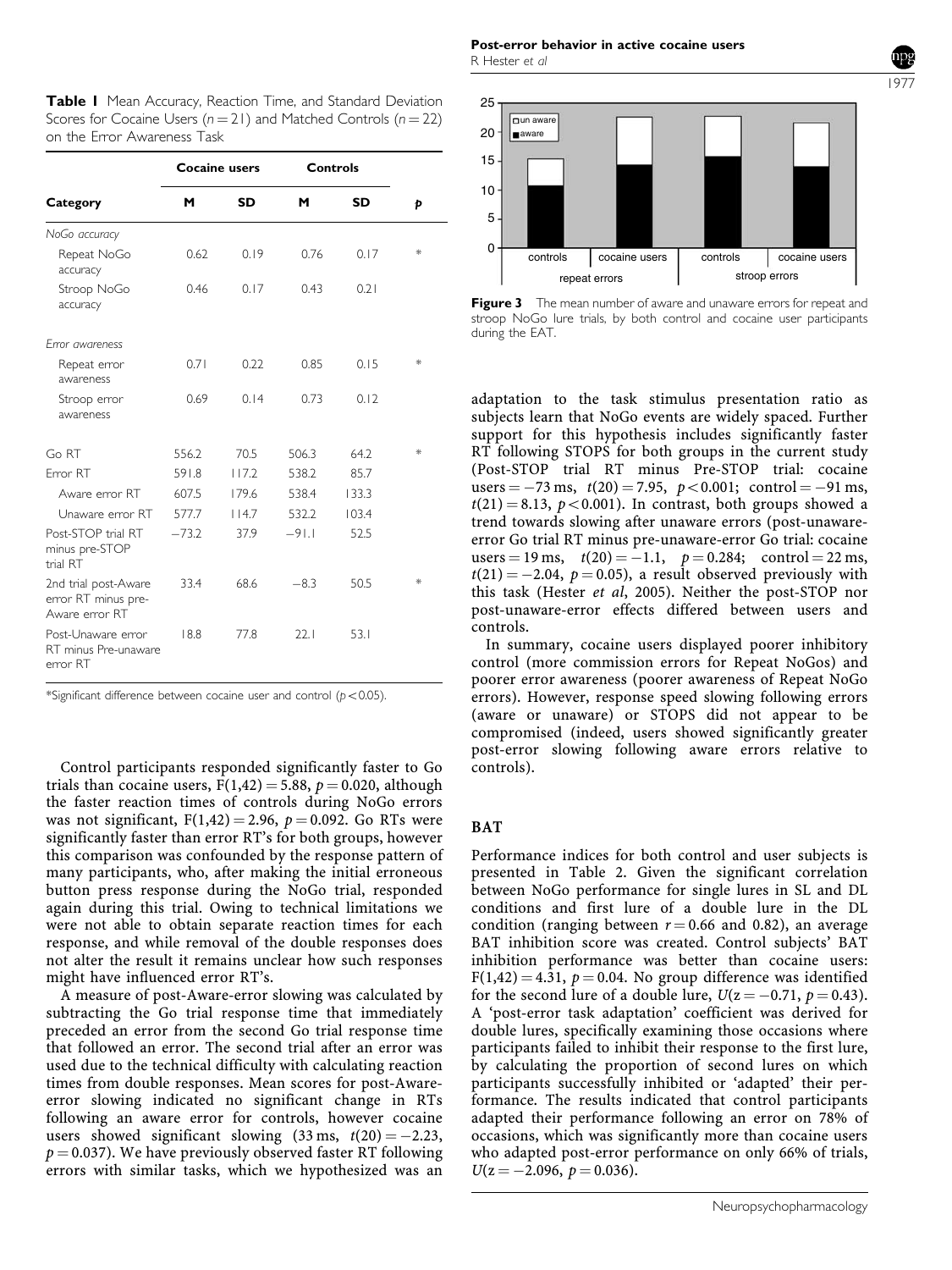Table 2 Mean Accuracy, Reaction Time, and Standard Deviation Scores for Cocaine Users  $(n = 21)$  and Matched Controls  $(n = 22)$ on the Behavior Adaptation Task

|                                 | Cocaine users |      | <b>Controls</b> |      |   |
|---------------------------------|---------------|------|-----------------|------|---|
| <b>Category</b>                 | м             | SD   | м               | SD   | Þ |
| NoGo accuracy (STOPs)           |               |      |                 |      |   |
| Single lure/single<br>condition | 0.44          | 0.21 | 0.54            | 0.20 |   |
| Single lure/double              | 0.42          | 0.22 | 0.51            | 0.21 |   |
| Double lure 1/<br>double        | 0.36          | 0.23 | 0.54            | 0.20 | * |
| Double lure 2/<br>double        | 0.71          | 0.22 | 0.77            | 0.19 |   |
| Error correction                | 0.66          | 0.21 | 0.77            | 0.24 | 米 |
| Go RT                           |               |      |                 |      |   |
| Single condition                | 349.2         | 64.3 | 340.6           | 64.6 |   |
| Double condition                | 347.8         | 56.9 | 350.2           | 58.6 |   |
| Frror RT                        |               |      |                 |      |   |
| Single condition                | 309.9         | 64.2 | 295.1           | 77.8 |   |
| Double condition                | 308.4         | 565  | 306.5           | 636  |   |
| Pre-post-STOP RT difference     |               |      |                 |      |   |
| Single condition                | 48.4          | 77.4 | 70.5            | 73.0 |   |
| Double condition                | 38.5          | 80.6 | $-1.5$          | 51.5 |   |
| Pre-post-Error RT difference    |               |      |                 |      |   |
| Single condition                | 55.6          | 45.2 | 59.9            | 64.2 |   |
| Double condition                | 86.0          | 70.7 | 96.7            | 55.5 |   |

\*Significant difference between cocaine user and control ( $p < 0.05$ ).

Two separate two condition (single, double lure)  $\times 2$ group (controls, cocaine users) repeated measures ANOVAs examined Go RT and Error of Commission (EOC) RT. Go RT did not significantly differ across groups,  $F(1,41) = 0.029$ ,  $p > 0.05$ , or conditions,  $F(1,41) = 0.571$ ,  $p > 0.05$ , and the interaction between condition and group was also not significant,  $F(1,41) = 1.01$ ,  $p > 0.05$ . The same pattern of nonsignificant results was observed for EOC RT.

Two RT difference scores, post-EOC RT and Post-Stop RT, were also calculated. Post-EOC RT was calculated by subtracting the RT for the trial following an EOC from the RT for the trial immediately before an EOC. Only single lures in the SL and DL conditions were used to calculate this difference score. To test whether post-error slowing occurred, one-sample t-tests against zero for each group, during each condition, were conducted. The results indicated that both controls: SL:  $60 \text{ ms}, t(20) = -4.37,$  $p < 0.01$ ; DL: 97 ms,  $t(20) = -7.97$ ,  $p < 0.01$ , and cocaine users: SL: 56 ms,  $t(21) = -5.62$ ,  $p < 0.01$ ; DL: 86 ms,  $t(21) = -5.57$ ,  $p < 0.01$ , demonstrated significant post-error slowing. A repeated measures ANOVA indicated that posterror slowing significantly differed across conditions,  $F(1,41) = 12.13$ ,  $p < 0.01$ , with slowing in the DL condition significantly greater than for the SL condition, but did not show a significant effect of group ( $p > 0.05$ ), or interaction,  $F(1,41) = 0.622, p > 0.05.$ 

To examine post-STOP behavior, one-sample t-tests against zero for each group, during each condition, were conducted. The results indicated that during the SL condition both controls: 71 ms,  $t(21) = 4.52$ ,  $p < 0.01$ ; and cocaine users: 48 ms,  $t(20) = 2.86$ ,  $p < 0.01$ ; demonstrated significant post-STOP decreases in RT. The DL condition showed a different pattern, with cocaine users post-STOP RT significantly slowing: 39 ms,  $t(21) = -2.19$ ,  $p < 0.05$ , and control participants not significantly different to zero:  $-2$  ms,  $t(20) = -0.14$ ,  $p > 0.05$ . A repeated measures ANO-VA indicated that post-STOP behavior significantly differed across conditions,  $F(1,41) = 55.21$ ,  $p < 0.01$ , with slowing in the DL condition and speeding up for the single lure condition, but did not show a significant effect of group,  $F(1,41) = 2.42$ ,  $p > 0.05$ , or interaction,  $F(1,41) = 0.48$ ,  $p > 0.05$ .

In summary, no group differences in any of the RT measures were observed. Moreover, there were no group differences in response time adaptation (ie, post-error or post-STOP slowing). However, an inhibitory control and a performance adaptation score (the likelihood of making two successive commission errors on the double lures) was lower in users than controls. Although this last finding might suggest impaired performance adaptation in users the number of double lure errors may not be a pure measure of adaptation as successful performance may also depend on the ability to withhold a prepotent response (a process demonstrated above to be impaired for repeat trials in users). Double condition 'adaptation' was not significantly related to either measure of inhibition accuracy from the EAT  $(r=0.13-0.27)$ , or single condition accuracy  $(r = 0.27, p = 0.08)$ , but was related to double condition single lure accuracy ( $r = 0.41$ ,  $p < 0.01$ ), and double lure 1 accuracy ( $r = 0.36$ ,  $p = 0.01$ ). No relationship was observed between double condition adaptation and the awareness measures from the EAT  $(r=0.12-0.14)$ . Similarly no relationship was observed with single condition post-error slowing  $(r = 0.09)$ , however a significant correlation was seen between the magnitude of post-error slowing in the double lure condition and double condition adaptation  $(r = 0.34, p = 0.02)$ . On the whole, this pattern of correlations demonstrates that this performance adaptation measure very likely reflects inhibitory abilities in addition to behavioral adaptation abilities and that the poorer scores of users are not necessarily indicative of compromised posterror adaptation.

# Relationship between Cocaine Use Behavior and Cognitive Task Performance

The EAT and BAT provide numerous measures of cognitive control, including response inhibition (percentage of successful inhibitions for Stroop and Repeat NoGos from EAT and the composite NoGo score from BAT), error awareness (summing Stroop and Repeat error awareness scores in the EAT), post-error slowing (post-unaware errors in the EAT and single lure trials in the DL condition) and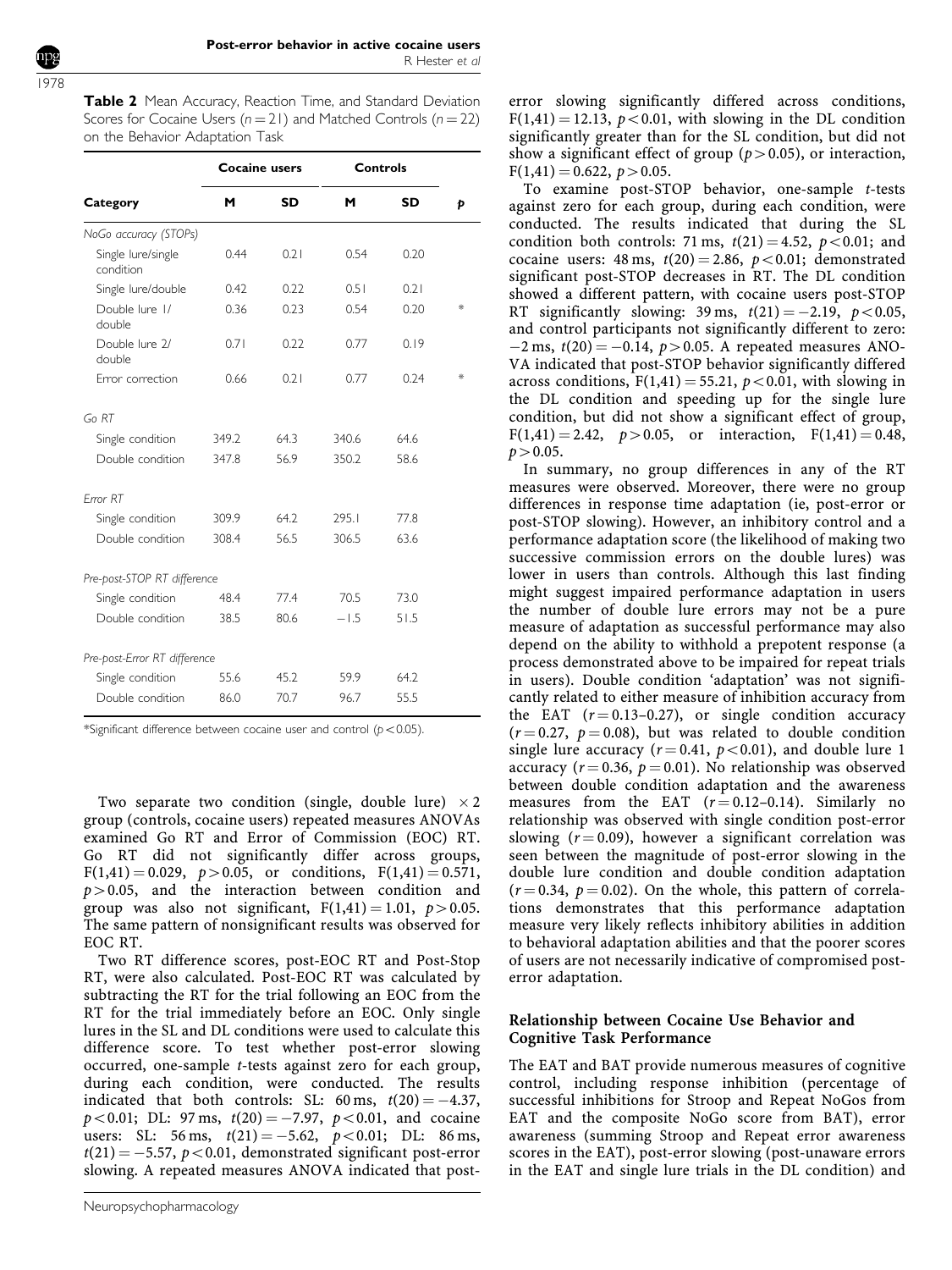inhibition adaptation (DL condition). NoGo accuracy and error awareness indices from the EAT task generally showed negative correlations to use behavior but these effects were not significant. Significant relationships were identified between use behavior and BAT performance, with NoGo accuracy ( $r = -0.39$ ) and post-error adaptation ( $r = -0.49$ ) significantly correlated with years of cocaine use. Weekly spending on cocaine also negatively correlated with posterror adaptation ( $r = -0.38$ ,  $p = 0.08$ ) though it did not exceed the significance threshold. Post-error slowing, did not significantly relate to any of the self-report measures of cocaine use.

## DISCUSSION

The results of the present study suggest that while cocaine users show a range of deficits in comparison to matched controls, a number of dissociations exist between deficits and retained cognitive performance. Cocaine users consistently demonstrated poorer inhibitory control, a deficit that was accompanied by reduced awareness of their errors when compared to matched controls. Although we had predicted post-error adaptation deficits on the basis of hypoactive ACC activity in the cocaine using population, we could find no evidence of deficits in post-error reaction times, a behavior that has previously been shown to correlate with error-related ACC activity. Interestingly, a different measurement of post-error adaptation behavior: exerting inhibitory control on the trial immediately after failing to inhibit, was significantly poorer in the cocaine using sample, suggesting a dissociation between these forms of behavior.

### Inhibitory Control

Results for the EAT and BAT measures of inhibitory control demonstrated poorer performance in cocaine users; with the exception of Stroop NoGo performance in the EAT, cocaine user participants' performance was worse than that of control participants on all indices of inhibitory control.

The general pattern of poorer inhibitory control in cocaine users is consistent with the extant literature (Bolla et al, 1999; Fillmore and Rush, 2002; Hester and Garavan, 2004), although intact performance has also been reported (Bolla et al, 2004; Goldstein et al, 2001; Hoff et al, 1996). It is possible that some of the cause of inconsistency lies with sampling power, primarily the number of observations, as both current tasks indicate a significant cocaine-related deficit when inhibitory performance is averaged across within-task conditions.

Previous findings of inhibitory deficits in cocaine users have been associated with significantly faster response speeds (Fillmore and Rush, 2002; Kaufman et al, 2003), a relationship that has also been observed in control samples (Bellgrove et al, 2004). The faster response speeds are thought to reflect diminished attention to the task, or an impulsive response style, both of which would be consistent with the deficits observed in cocaine users. Interestingly however, results from both of the current tasks indicate that inhibitory control deficits persisted in the absence of response speed differences.

### Error Awareness

Cocaine users explicitly recognized fewer of their inhibitory errors than control participants when performing the EAT. Again, the pattern of performance indicated differences between experimental conditions, with awareness of repeat errors, but not stroop lure errors, showing significant group differences. The interaction between group and condition appeared to be driven by poorer awareness of cocaine users on Repeat errors, but not Stroop errors. Repeat lures require sustained attention to the processing of trial sequence, whereas Stroop lures require phasic detection of the incongruency between word and font color. The pattern of results observed here may indicate that performance monitoring of cocaine users may be particularly poor for tasks that require sustained attention, or, that place demands on the updating process typically associated with working memory (Jansma et al, 2000). We have previously shown that cocaine users find inhibitory control under increased working memory demands particularly difficult (Hester and Garavan, 2004), partly due to the inability to modulate ACC activity in response to these demands. Although the working memory demands of the EAT task are minimal, certainly in comparison to n-back tasks that have also demonstrated cognitive impairment in cocaine users (Verdejo-Garcia et al, 2006), they may have been sufficient to interfere with the process of explicit error awareness. For example, even minimal increased in working memory demands have been shown to deleteriously influence other executive processes such as selective attention (de Fockert et al, 2001), and inhibitory control (Bunge et al, 2001), potentially owing to placing demands on shared neural resources (Klingberg, 1998).

Although this relationship requires further study, links between working memory and error awareness are of particular pertinence to drug abuse. Research suggests that cue-related cocaine craving involves the activation of a network of cortical regions involved in the engagement of attention, and the subsequent ruminations also involve the fronto-parietal network seen in WM rehearsal (Childress et al, 1999; Garavan et al, 2000; Grant et al, 1996; Kilts et al, 2001; Maas et al, 1998). Although speculative, a link between WM demands, cocaine craving and poor error awareness may help explain why cocaine users selfmonitoring, or insight into their own behavior, is particularly poor during craving for the drug (Miller and Gold, 1994). The reduced awareness of errors by cocaine users has not previously been reported, though animal research has alluded to this type of deficit with tasks examining posterror responses to cognitive task performance (Gendle et al, 2003, 2004; Morgan et al, 2002).

## Post-Error Adaptation

Contrary to expectation, cocaine users showed intact posterror slowing of response times in both the single and double lure conditions of the BAT. The magnitude and pattern of post-error slowing did not differ significantly between the groups on any measure derived from the BAT. Post-error slowing is a common phenomenon typically seen in experimental paradigms that require fast responses from a multiple-choice set of alternatives. However, RT slowing

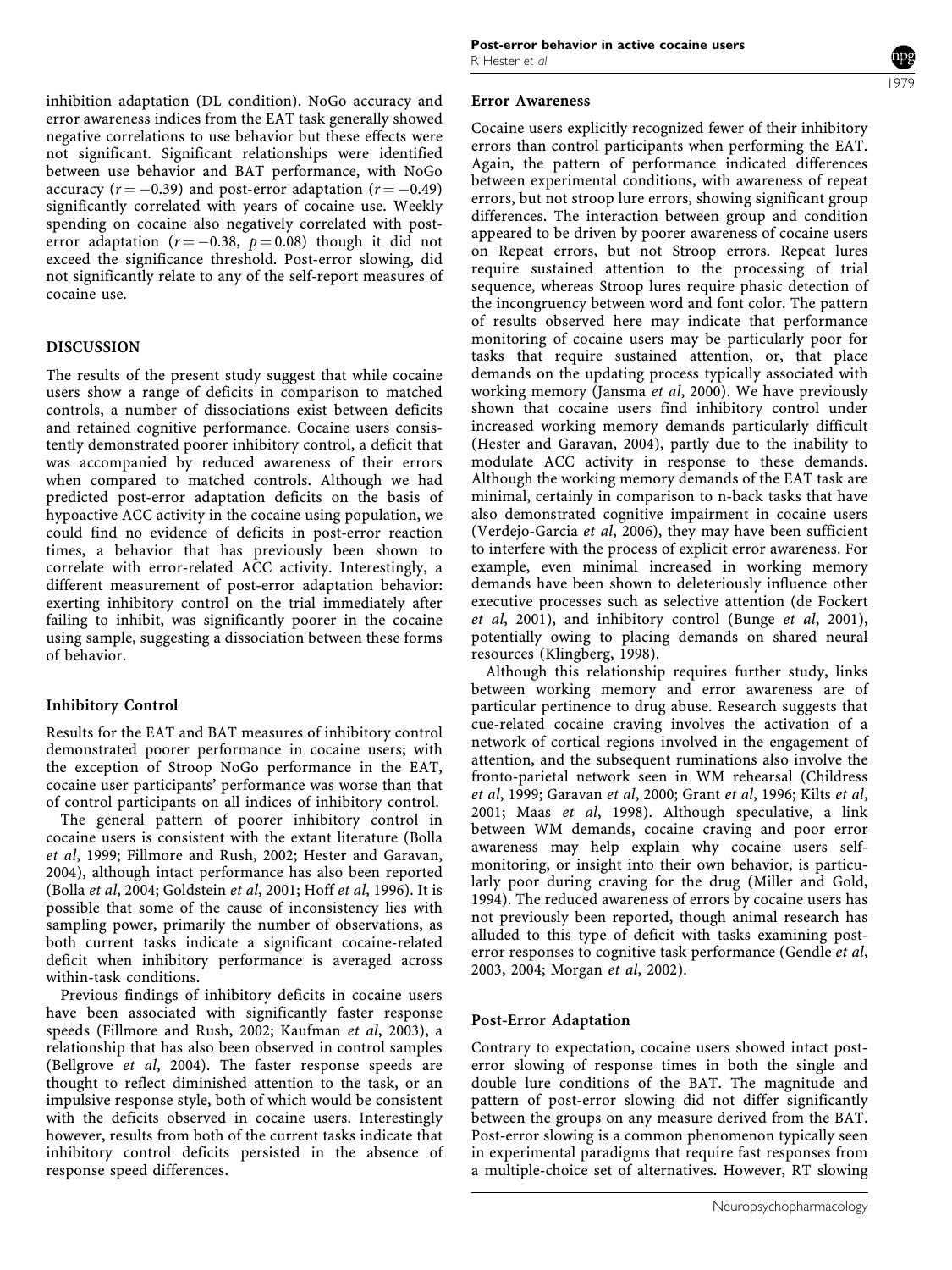does not necessarily confer a direct benefit to post-error performance, particularly for tasks that emphasize speed over accuracy. However, the benefit to performance of posterror slowing was specifically manipulated within the BAT, by introducing a double lure condition where 50% of NoGo lure trials were immediately followed by a second consecutive NoGo lure. This manipulation proved successful, with both groups showing significantly greater post-error slowing for the double lure condition when compared to the single lure condition.

In contrast to the post-error slowing result, cocaine users did show significantly less post-error adaptation of inhibitory control performance. During the double lure condition, a significantly smaller proportion of first lure errors were followed by successful inhibition on the subsequent second lure of double lures. This result was surprising given that cocaine users showed significant levels of post-error slowing, particularly during the double lure condition, which suggested an ability to detect errors and modify behavior accordingly. The intercorrelations between measures on the BAT and EAT indicated that our derived measure of post-error adaptation was related to both inhibitory control performance and error awareness, but showed no relationship to the post-error slowing measures. Consequently, the dissociation between deficient post-error adaptation of inhibitory control and intact post-error slowing may have resulted from cocaine users' impairment in inhibitory control, whereby the magnitude of slowing following errors (which was equivalent to that of control participants) was not sufficient to overcome their significantly poorer inhibitory control.

We had predicted, on the basis of previous studies demonstrating a relationship between diminished errorrelated ACC responses and decreased post-error slowing (de Bruijn et al, 2004; Kerns et al, 2005; Ridderinkhof et al, 2002), that cocaine users, who have previously shown this diminished error-related ACC response (Kaufman et al, 2003), would have impaired post-error slowing. Given the intact post-error slowing of the current cocaine-using sample, we must consider whether any significant methodological or sample differences between the current study and those that had formed the hypothesis might account for the unexpected finding. One obvious explanation is that the current sample of cocaine users may not have a significantly diminished ACC response to errors. In the absence of neuroimaging results we cannot rule out this explanation, however, given the similarities between the current sample and Kaufman et al (2003), in terms of both lifetime and recent cocaine use behavior, as well as demographic characteristics, there appears to be no direct evidence to support this hypothesis. In addition, ACC hypoactivity appears to be a general feature of drug abusers, with findings in opiate (Forman et al, 2004), cannabis (Gruber and Yurgelun-Todd, 2005), and methamphetamine (London et al, 2005) samples. Furthermore, this sample does show impairment in other ACC-related cognitive functions, such as inhibitory control and error awareness. Although we do not have neuroimaging data from the BAT, it is based on the Go/NoGo format which has previously shown a relationship between post-error slowing and error-related ACC activity (Garavan et al, 2002), replicating a relationship demonstrated with other cognitive tasks such as the flanker

(Gehring et al, 1993) and Stroop tasks (Kerns et al, 2004, 2005). Despite this evidence some studies have failed to demonstrate a relationship between error-related ACC activity and post-error slowing (Gehring and Fencsik, 2001), or have associated different neural signatures with post-error slowing, such as the ERP error positivity (Pe) waveform (Hajcak et al, 2003). Studies examining the diminished error-related ACC response of older adults have also failed to show that it bears any relationship to posterror slowing (Themanson et al, 2005; West and Moore, 2005), and studies examining drug-related increases (Riba et al, 2005a; Tieges et al, 2004) or decreases (Easdon et al, 2005; Riba et al, 2005b) in the ACC response to errors have also failed to show a relationship to post-error slowing. It is intriguing that those studies examining within-subject relations between ACC activity and post-error slowing have found significant correlations (eg, Kerns et al, 2005, Gehring et al, 1993), whereas the above-mentioned studies using between-group comparisons have not. Between-group comparisons may be influenced by other independent variables that distinguish the groups, for example, anatomical variability, which while not directly related to performance monitoring could potentially mask the ACC/post-error slowing relationship seen at the single-subject level.

The present result of intact post-error slowing and deficient post-error adaptation is remarkably consistent with two previous reports from the neuropsychological literature. Gehring and Knight (2000) examined a group of six brain-injured patients with focal lesions within the lateral prefrontal cortex, finding that response correction, but not post-error slowing, was significantly different to age-matched controls. ERP data from the brain-injured sample indicated a 'normal' error-related negativity (ERN) waveform, however an ERN-like waveform of similar magnitude was also present on correct trials. Gehring and Knight (2000) suggested that the inability of the ERN signal to differentiate errors from correct trials argued against the models of executive control that postulated signalling by the ACC of the PFC, or the reverse, for exertion of greater cognitive control. They argued that a more complex model, where the ACC detected properties of the stimuli that required information held in the prefrontal cortices for interpretation, and potentially also implementation of corrective behavior. Swick and Turken (2002) presented a single case, RN, who had an extensive left hemisphere ACC lesion that was associated with impaired correction but intact post-error slowing when performing the Stroop task. ERP data from this patient indicated a similar result to Gehring and Knight's patients, with the ERN waveform unable to be distinguished from the equivalent negative ERP waveform during correct trials. In comparison to a control sample, both the corrected errors and overall errors ERN signals were diminished, suggesting that the detection, and or correction, of errors could not be directly related to the magnitude of the ERN.

Theoretical and computational models of error processing also offer some predictions as to the relationship between error-related neural processes and post-error behavior. The reinforcement learning model from Holroyd and Coles (2002), Holroyd et al (2005), Nieuwenhuis et al (2004, 2002) argues that errors are detected primarily by the basal ganglia, which compares known stimulus–response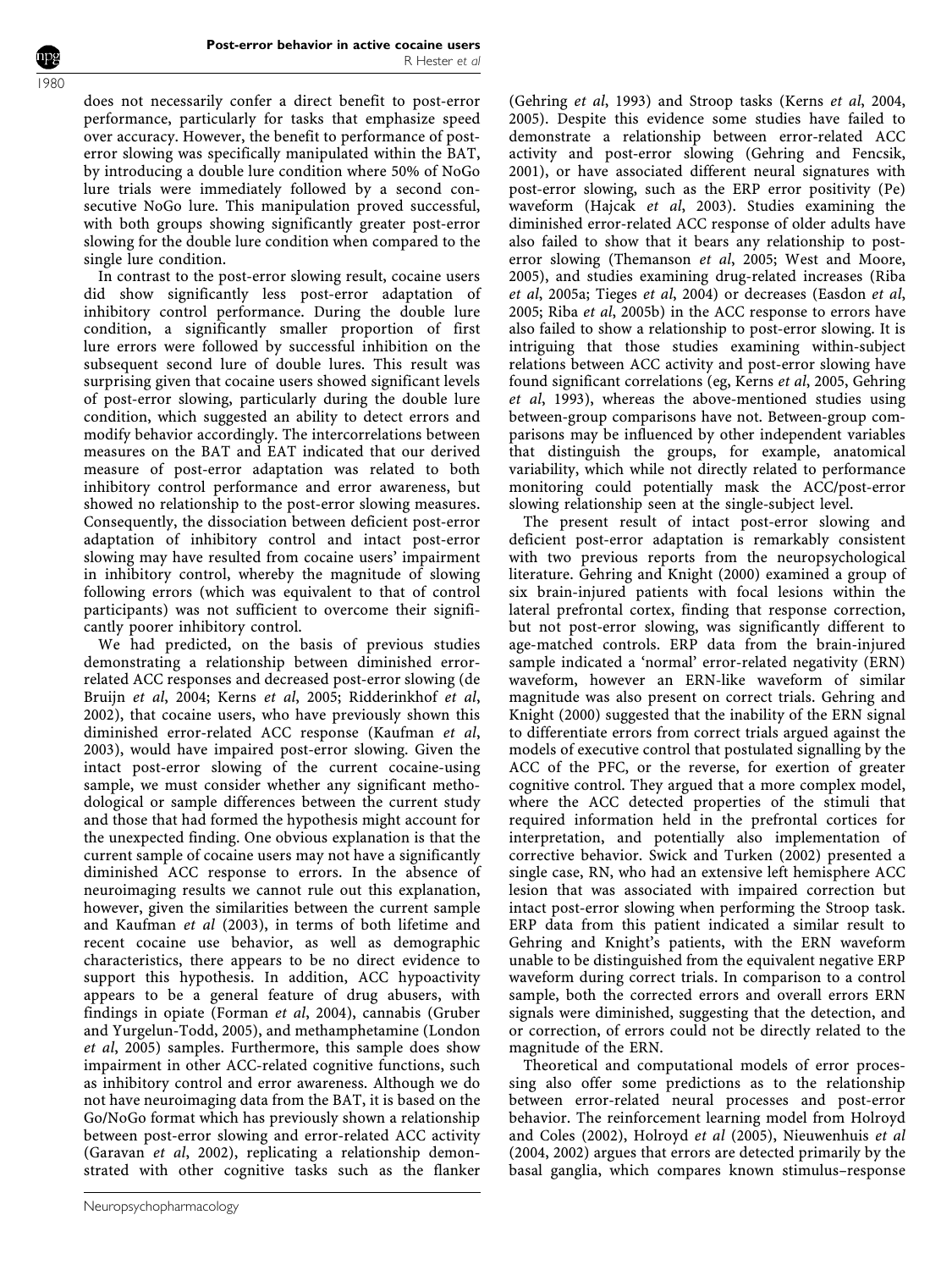relationships to stimuli perceived and responses made. Although the complex model is beyond description here, it does suggest that the ERN is the result of the basal ganglia enervating the mesencephalic dopamine system, which in turn disinhibits motor neurons in the ACC. The ACC is thought to use this information to improve ongoing performance. Their model predicted, as has been shown experimentally, that within individuals, larger ERN responses were associated with greater post-error slowing. Holroyd has argued that the size of the ERN, and indirectly the magnitude of post-error slowing, are linked to the frequency of targets. Frequent targets are typically answered correctly, hence the stimulus attains a large positive value. Consequently, errors on such frequent targets result in a large value change, from very good to very bad. A Go/NoGo task is not specifically considered by this model, though it appears reasonable to predict that NoGo errors would represent errors on frequent stimuli.

Unfortunately this model, nor others attempting to explain the error-related neural and behavioral processes (Botvinick et al, 2001; Braver et al, 2002), have as yet attempted to explain the specific results obtained by either Gehring and Knight (2000) or Swick and Turken (2002). The deficient error correction observed in those studies (and the lower level of performance adaptation in the current study), appears consistent with the modelling from Holroyd and co-workers, as presumably diminished ACC activity is indicative of dysfunction in the cortical 'interpreter' of mesencephalic dopamine signals from the basal ganglia. However, the intact post-error slowing suggests that this behavioral change is not as closely linked to the ERN as suggested by the Holroyd model. It is possible that posterror slowing is linked indirectly to the ERN, or more directly to other error-related neural activity such as the Pe waveform. Although the Pe waveform has been localized to the rostral ACC region (Herrmann et al, 2004; Mathewson et al, 2005), other studies, including those that attempted to manipulate the awareness (or unawareness) of errors, have identified both prefrontal and parietal regions contributing to the Pe or error awareness (Brazdil et al, 2002; Nieuwenhuis et al, 2001). It appears increasingly likely that whereas certain regions are consistently linked with errorrelated neural activity, a network of regions is contributing to post-error processes such as response slowing and performance adaptation. Neural dysfunction in part(s) of the network may therefore not disable post-error processes, but render them somewhat less effective, or present subtle dissociations of the type seen in the present study. Alternatively, ACC activity may have a threshold-type relationship to post-error processes (Yeung et al, 2004), whereby a certain level of activity is sufficient to begin the cascade of error detection, post-error slowing and or posterror adaptation, but the overall level of activity is not tightly coupled to these processes.

The proposed role of dopamine and the mesencephalic dopamine system in error processing may also have implications for cocaine users. Cocaine is believed to exert its reinforcing effects by blocking the re-uptake of dopamine and increasing its concentration in dopamine receptor-rich regions such as the ventral striatum and ACC (Koob and Bloom, 1988; Kuhar et al, 1991). Repeated exposure to this hyper-dopaminergic state has been

suggested to account for decreased dopamine receptor levels in chronic users, and consequently, decreased metabolism in the ACC region, as this region has a dense concentration of these receptors (Volkow et al, 1999, 1991). Holroyd and co-workers argue that it is the phasic increases (during success) or decreases (during failure) in dopaminergic activity, that lead to modulation of neuronal firing in the ACC, detection of errors and the post-error changes to cognitive behavior. Although speculative, this hypothesis appears consistent with both the results of the present study that indicate deficits in error detection and (some) posterror adaptive changes of behavior following chronic cocaine use, and previous work demonstrating increased error-related ACC activity in drug-naïve participants following the acute administration of amphetamines (de Bruijn et al, 2004). What is particularly intriguing is that both studies demonstrate a relationship between apparent dopaminergic levels, ACC activity and self-reported assessments of performance, but not objective measures such as post-error slowing. De Bruijn et al (2004) found that participants administered amphetamines rated their performance as significantly better than during a placebo condition, however, no difference was evident in post-error slowing or other measures of behavior (ie, inhibition and conflict adaptation). Although these results appear to suggest a role for dopamine in subjective awareness of cognitive performance, further research is clearly required to test the relationship between dopamine, cingulate activity, error-related brain activity, and behavior.

The error awareness and adaptation deficits detected in cocaine users are of direct consequence to overall cognitive functioning, and potentially have wider implications for the addiction process. Deficits in experimental measures of error awareness have shown to relate to failures in remediating everyday failures of cognitive performance (Giovannetti et al, 2002; Hart et al, 1998). Similarly, dysfunctional neural responses to errors in other clinical groups have also shown to relate to their general symptom profile. For example, patients with schizophrenia have diminished levels of ACC activity in response to errors (Kerns et al, 2005; Mathalon et al, 2002), with the level of dysfunction relating to the severity of disorganization symptoms (ie, formal thought disorder, inappropriate affect, and bizarre behavior) (Bates *et al*, 2002; Berman et al, 1997; Frith and Done, 1989; Liddle et al, 1992). Alzheimer's disease has also been associated with a progressive deterioration in error awareness (Cahn et al, 1997; Neils-Strunjas et al, 1998) and the neural response to errors (Mathalon et al, 2003).

Although a relationship between error-related neural and behavioral processes and the maintenance of drug abuse has not been established (Garavan and Stout, 2005), these deficits are indicative of dysfunction to the system responsible for executive or cognitive control (Posner and Rothbart, 1998; Ridderinkhof et al, 2004). Dysfunctional cognitive control has been highlighted as critical to the maintenance of drug addiction (Lyvers, 2000), particularly in relation to impulse control and attentional biases to drug stimuli. For example, higher levels of attentional bias towards drug-related stimuli has been shown to relate to both diminished cognitive control and poorer treatment outcomes for both cocaine (Carpenter et al, 2005) and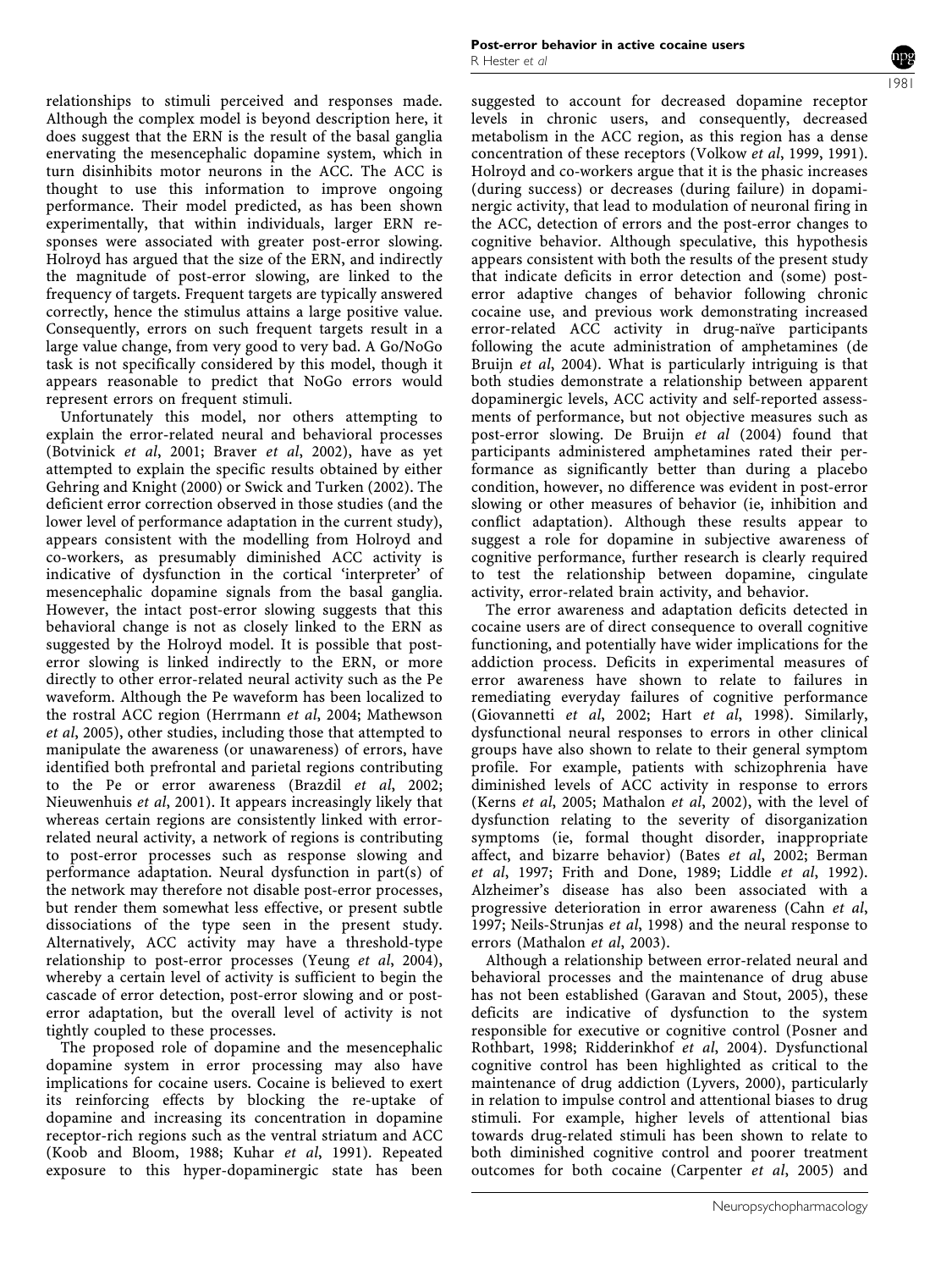alcohol abusers (Cox et al, 2002). The present results may help in specifying the particular cognitive control deficits of current cocaine users.

## ACKNOWLEDGEMENTS

This research was supported by USPHS Grants DA14100, DA018685 and GCRC M01 RR00058, ARC Grant DP0556602 (RH) and IRCSET Grant PD/2004/29 (CSF). The assistance of Dr Jacqueline Kaufman and Veronica Dixon is gratefully acknowledged.

# REFERENCES

- Bates AT, Kiehl KA, Laurens KR, Liddle PF (2002). Error-related negativity and correct response negativity in schizophrenia. Clin Neurophysiol 113: 1454–1463.
- Bellgrove MA, Hester R, Garavan H (2004). The functional neuroanatomical correlates of response variability: evidence from a response inhibition task. Neuropsychologia 42: 1910– 1916.
- Berman I, Viegner B, Merson A, Allan E, Pappas D, Green AI (1997). Differential relationships between positive and negative symptoms and neuropsychological deficits in schizophrenia. Schizophr Res 25: 1–10.
- Bolla K, Ernst M, Kiehl K, Mouratidis M, Eldreth D, Contoreggi C et al (2004). Prefrontal cortical dysfunction in abstinent cocaine abusers. J Neuropsychiat Clin Neurosci 16: 456–464.
- Bolla KI, Rothman R, Cadet JL (1999). Dose-related neurobehavioral effects of chronic cocaine use. J Neuropsychiat Clin Neurosci 11: 361–369.
- Botvinick MM, Braver TS, Barch DM, Carter CS, Cohen JD (2001). Conflict monitoring and cognitive control. Psychol Rev 108: 624–652.
- Braver TS, Cohen JD, Barch DM (2002). The role of prefrontal cortex in normal and disordered cognitive control: a cognitive neuroscience perspective. In: Stuss DTK, Robert T (eds). Principles of Frontal Lobe Function. Oxford University Press: London. pp 428–447.
- Brazdil M, Roman R, Falkenstein M, Daniel P, Jurak P, Rektor I (2002). Error processing-evidence from intracerebral ERP recordings. Exp Brain Res 146: 460–466.
- Bunge SA, Ochsner KN, Desmond JE, Glover GH, Gabrieli JD (2001). Prefrontal regions involved in keeping information in and out of mind. Brain 124: 2074–2086.
- Cahn DA, Salmon DP, Bondi MW, Butters N, Johnson SA, Wiederholt WC et al (1997). A population-based analysis of qualitative features of the neuropsychological test performance of individuals with dementia of the Alzheimer type: implications for individuals with questionable dementia. J Int Neuropsychol Soc 3: 387–393.
- Carpenter KM, Schreiber E, Church S, McDowell D (2005). Drug Stroop performance: relationships with primary substance of use and treatment outcome in a drug-dependent outpatient sample. Addict Behav 31: 174–181.
- Carter CS, Braver TS, Barch DM, Botvinick MM, Noll D, Cohen JD (1998). Anterior cingulate cortex, error detection, and the online monitoring of performance. Science 280: 747–749.
- Chatterji P (2006). Illicit drug use and educational attainment. Health Econ 15: 489–511.
- Childress AR, Mozley PD, McElgin W, Fitzgerald J, Reivich M, O'Brien CP (1999). Limbic activation during cue-induced cocaine craving. Am J Psychiatry 156: 11–18.
- Cox WM, Hogan LM, Kristian MR, Race JH (2002). Alcohol attentional bias as a predictor of alcohol abusers' treatment outcome. Drug Alcohol Depend 68: 237–243.
- Curran HV, Brignell C, Fletcher S, Middleton P, Henry J (2002). Cognitive and subjective dose-response effects of acute oral Delta-sup-9-tetrahydrocannabinol (THC) in infrequent cannabis users. Psychopharmacology (Berlin) 164: 61–70.
- de Bruijn ER, Hulstijn W, Verkes RJ, Ruigt GS, Sabbe BG (2004). Drug-induced stimulation and suppression of action monitoring in healthy volunteers. Psychopharmacology (Berlin) 177: 151–160.
- de Fockert JW, Rees G, Frith CD, Lavie N (2001). The role of working memory in visual selective attention. Science 291: 1803–1806.
- Di Sclafani V, Tolou-Shams M, Price LJ, Fein G (2002). Neuropsychological performance of individuals dependent on crack-cocaine, or crack-cocaine and alcohol, at 6 weeks and 6 months of abstinence. Drug Alcohol Depend 66: 161–171.
- Easdon C, Izenberg A, Armilio ML, Yu H, Alain C (2005). Alcohol consumption impairs stimulus- and error-related processing during a Go/No-Go Task. Brain Res Cogn Brain Res 25: 873–883.
- Fant RV, Heishman SJ, Bunker EB, Pickworth WB (1998). Acute and residual effects of marijuana in humans. Pharmacol Biochem Behav 60: 777–784.
- Fillmore MT, Rush CR (2002). Impaired inhibitory control of behavior in chronic cocaine users. Drug Alcohol Depend 66: 265–273.
- Forman SD, Dougherty G, Casey BJ, Siegle G, Braver T, Barch D et al (2004). Opiate addicts lack error-dependent activation of rostral anterior cingulate. Biol Psychiatry 55: 531–537.
- Frith CD, Done DJ (1989). Experiences of alien control in schizophrenia reflect a disorder in the central monitoring of action. Psychol Med 19: 359–363.
- Garavan H, Pankiewicz J, Bloom A, Cho JK, Sperry L, Ross TJ et al (2000). Cue-induced cocaine craving: neuroanatomical specificity for drug users and drug stimuli. Am J Psychiatry 157: 1789–1798.
- Garavan H, Ross TJ, Murphy K, Roche RA, Stein EA (2002). Dissociable executive functions in the dynamic control of behavior: inhibition, error detection, and correction. Neuroimage 17: 1820–1829.
- Garavan H, Stout JC (2005). Neurocognitive insights into substance abuse. Trends Cogn Sci 9: 195–201.
- Gehring WJ, Fencsik DE (2001). Functions of the medial frontal cortex in the processing of conflict and errors. J Neurosci 21: 9430–9437.
- Gehring WJ, Goss B, Coles M, Meyer D, Donchin E (1993). A neural system for error detection and compensation. Psychol Sci 4: 385–390.
- Gehring WJ, Himle J, Nisenson LG (2000). Action-monitoring dysfunction in obsessive-compulsive disorder. Psychol Sci 11: 1–6.
- Gehring WJ, Knight RT (2000). Prefrontal-cingulate interactions in action monitoring. Nat Neurosci 3: 516–520.
- Gendle MH, Strawderman MS, Mactutus CF, Booze RM, Levitsky DA, Strupp BJ (2003). Impaired sustained attention and altered reactivity to errors in an animal model of prenatal cocaine exposure. Brain Res Dev Brain Res 147: 85–96.
- Gendle MH, White TL, Strawderman M, Mactutus CF, Booze RM, Levitsky DA et al (2004). Enduring effects of prenatal cocaine exposure on selective attention and reactivity to errors: evidence from an animal model. Behav Neurosci 118: 290–297.
- Giovannetti T, Libon DJ, Hart T (2002). Awareness of naturalistic action errors in dementia. Journal Int Neuropsychol Soc 8: 633–644.
- Goldstein RZ, Volkow ND, Wang GJ, Fowler JS, Rajaram S (2001). Addiction changes orbitofrontal gyrus function: involvement in response inhibition. Neuroreport 12: 2595–2599.
- Grant S, London ED, Newlin DB, Villemagne VL, Liu X, Contoreggi C et al (1996). Activation of memory circuits during cue-elicited cocaine craving. Proc Natl Acad Sci USA 93: 12040–12045.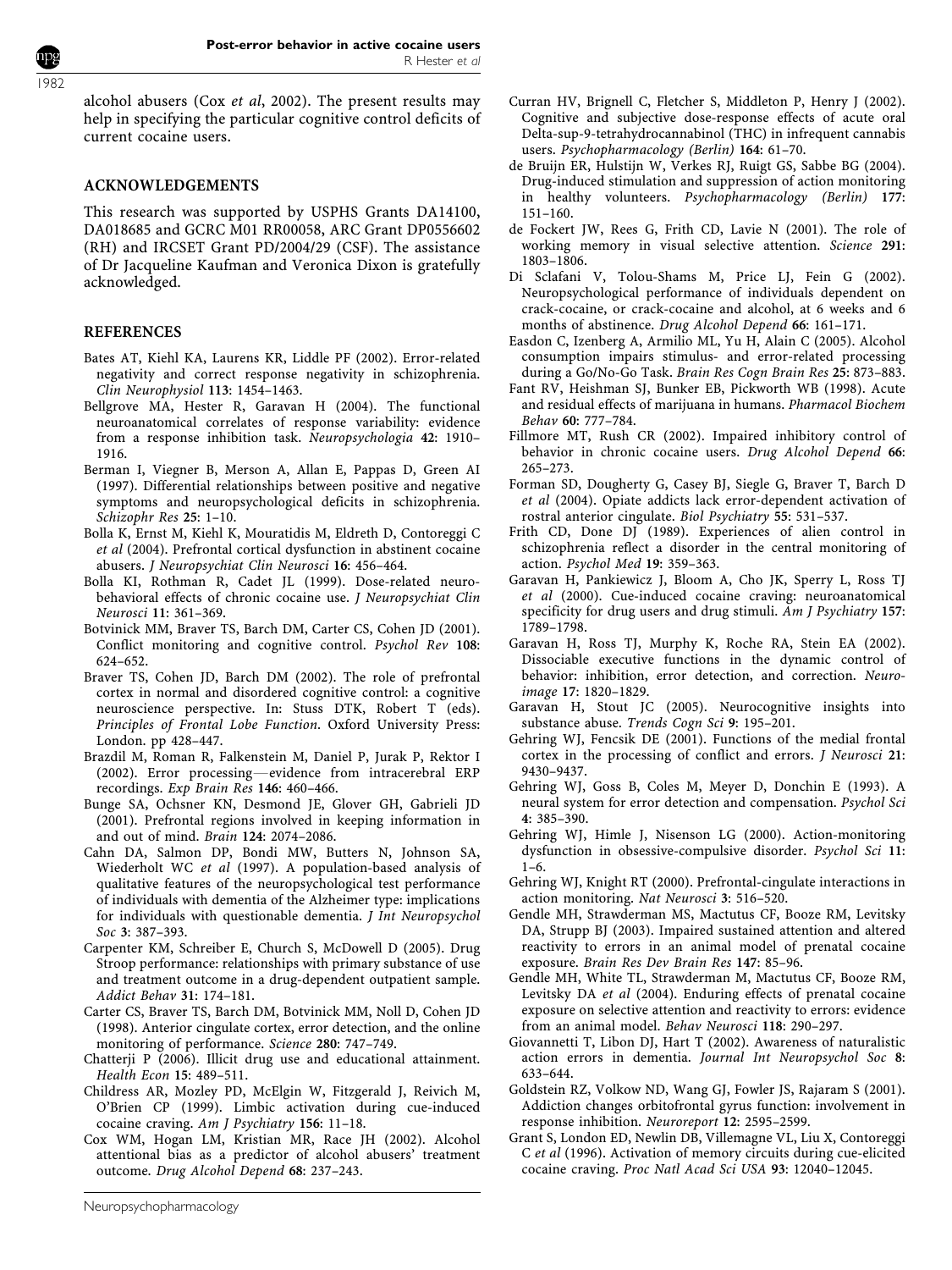- Hajcak G, McDonald N, Simons RF (2003). To err is autonomic: error-related brain potentials, ANS activity, and post-error compensatory behavior. Psychophysiology 40: 895–903.
- Hart T, Giovannetti T, Montgomery MW, Schwartz MF (1998). Awareness of errors in naturalistic action after traumatic brain injury. J Head Trauma Rehabil 13: 16–28.
- Herrmann MJ, Rommler J, Ehlis AC, Heidrich A, Fallgatter AJ (2004). Source localization (LORETA) of the error-relatednegativity (ERN/Ne) and positivity (Pe). Brain Res Cogn Brain  $Res 20 \cdot 294 - 299$
- Hester R, Foxe JJ, Molholm S, Shpaner M, Garavan H (2005). Neural mechanisms involved in error processing: a comparison of errors made with and without awareness. Neuroimage 27: 602–608.
- Hester R, Garavan H (2004). Executive dysfunction in cocaine addiction: evidence for discordant frontal, cingulate, and cerebellar activity. J Neurosci 24: 11017–11022.
- Hoff AL, Riordan H, Morris L, Cestaro V, Wieneke M, Alpert R et al (1996). Effects of crack cocaine on neurocognitive function. Psychiatry Res 60: 167–176.
- Holroyd CB, Coles MG (2002). The neural basis of human error processing: reinforcement learning, dopamine, and the errorrelated negativity. Psychol Rev 109: 679–709.
- Holroyd CB, Yeung N, Coles MG, Cohen JD (2005). A mechanism for error detection in speeded response time tasks. J Exp Psychol Gen 134: 163–191.
- Jansma JM, Ramsey NF, Coppola R, Kahn RS (2000). Specific versus nonspecific brain activity in a parametric N-back task. Neuroimage 12: 688–697.
- Kaufman JN, Ross TJ, Stein EA, Garavan H (2003). Cingulate hypoactivity in cocaine users during a GO/NOGO task as revealed by event-related fMRI. J Neurosci 23: 7839–7843.
- Kerns JG, Cohen JD, MacDonald III AW, Cho RY, Stenger VA, Carter CS (2004). Anterior cingulate conflict monitoring and adjustments in control. Science 303: 1023–1026.
- Kerns JG, Cohen JD, Macdonald III AW, Johnson MK, Stenger VA, Aizenstein H et al (2005). Decreased conflict- and error-related activity in the anterior cingulate cortex in subjects with schizophrenia. Am J Psychiatry 162: 1833–1839.
- Kilts CD, Schweitzer JB, Quinn CK, Gross RE, Faber TL, Muhammad F et al (2001). Neural activity related to drug craving in cocaine addiction. Arch Gen Psychiatry 58: 334–341.
- Klingberg T (1998). Concurrent performance of two working memory tasks: potential mechanisms of interference. Cereb Cortex 8: 593-601.
- Koob GF, Bloom FE (1988). Cellular and molecular mechanisms of drug dependence. Science 242: 715–723.
- Kubler A, Murphy K, Garavan H (2005). Cocaine dependence and attention switching within and between verbal and visuospatial working memory. Eur J Neurosci 21: 1984–1992.
- Kuhar MJ, Ritz MC, Boja JW (1991). The dopamine hypothesis of the reinforcing properties of cocaine. Trends Neurosci 14: 299–302.
- Liddle PF, Friston KJ, Frith CD, Hirsch SR, Jones T, Frackowiak RS (1992). Patterns of cerebral blood flow in schizophrenia. Br J Psychiatry 160: 179–186.
- London ED, Berman SM, Voytek B, Simon SL, Mandelkern MA, Monterosso J et al (2005). Cerebral metabolic dysfunction and impaired vigilance in recently abstinent methamphetamine abusers. Biol Psychiatry 58: 770–778.
- Lyvers M (2000). 'Loss of control' in alcoholism and drug addiction: a neuroscientific interpretation. Exp Clin Psychopharmacol 8: 225–249.
- Maas LC, Lukas SE, Kaufman MJ, Weiss RD, Daniels SL, Rogers VW et al (1998). Functional magnetic resonance imaging of

human brain activation during cue-induced cocaine craving. Am J Psychiatry 155: 124–126.

- MacDonald III AW, Cohen JD, Stenger VA, Carter CS (2000). Dissociating the role of the dorsolateral prefrontal and anterior cingulate cortex in cognitive control. Science 288: 1835–1838.
- Mathalon DH, Bennett A, Askari N, Gray EM, Rosenbloom MJ, Ford JM (2003). Response-monitoring dysfunction in aging and Alzheimer's disease: an event-related potential study. Neurobiol Aging 24: 675–685.
- Mathalon DH, Fedor M, Faustman WO, Gray M, Askari N, Ford JM (2002). Response-monitoring dysfunction in schizophrenia: an event-related brain potential study. J Abnorm Psychol 111: 22–41.
- Mathewson KJ, Dywan J, Segalowitz SJ (2005). Brain bases of error-related ERPs as influenced by age and task. Biol Psychol 70: 88–104.
- Miller NS, Gold MS (1994). Dissociation of 'conscious desire' (craving) from and relapse in alcohol and cocaine dependence. Ann Clin Psychiatry 6: 99–106.
- Morgan RE, Garavan HP, Mactutus CF, Levitsky DA, Booze RM, Strupp BJ (2002). Enduring effects of prenatal cocaine exposure on attention and reaction to errors. Behav Neurosci 116: 624–633.
- Neils-Strunjas J, Shuren J, Roeltgen D, Brown C (1998). Perseverative writing errors in a patient with Alzheimer's disease. Brain Lang 63: 303–320.
- Nieuwenhuis S, Holroyd CB, Mol N, Coles MG (2004). Reinforcement-related brain potentials from medial frontal cortex: origins and functional significance. Neurosci Biobehav Rev 28: 441–448.
- Nieuwenhuis S, Ridderinkhof KR, Blom J, Band G, Kok A (2001). Error-related brain potentials are differentially related to awareness of response errors: evidence from an antisaccade task. Psychophysiology 38: 752–760.
- Nieuwenhuis S, Ridderinkhof KR, Talsma D, Coles MG, Holroyd CB, Kok A et al (2002). A computational account of altered error processing in older age: dopamine and the error-related negativity. Cogn Affect Behav Neurosci 2: 19–36.
- Pope HG Jr, Gruber AJ, Hudson JI, Huestis MA, Yurgelun-Todd D (2001). Neuropsychological performance in long-term cannabis users. Arch Gen Psychiatry 58: 909–915.
- Posner MI, Rothbart MK (1998). Attention, self-regulation and consciousness. Philos Trans R Soc Lond B Biol Sci 353: 1915–1927.
- Riba J, Rodriguez-Fornells A, Morte A, Munte TF, Barbanoj MJ (2005a). Noradrenergic stimulation enhances human action monitoring. J Neurosci 25: 4370–4374.
- Riba J, Rodriguez-Fornells A, Munte TF, Barbanoj MJ (2005b). A neurophysiological study of the detrimental effects of alprazolam on human action monitoring. Brain Res Cogn Brain Res 25: 554–565.
- Ridderinkhof KR, de Vlugt Y, Bramlage A, Spaan M, Elton M, Snel J et al (2002). Alcohol consumption impairs detection of performance errors in mediofrontal cortex. Science 298: 2209–2211.
- Ridderinkhof KR, Ullsperger M, Crone EA, Nieuwenhuis S (2004). The role of the medial frontal cortex in cognitive control. Science 306: 443–447.
- Swick D, Turken AU (2002). Dissociation between conflict detection and error monitoring in the human anterior cingulate cortex. Proc Natl Acad Sci USA 99: 16354–16359.
- Themanson JR, Hillman CH, Curtin JJ (2005). Age and physical activity influences on action monitoring during task switching. Neurobiol Aging 27: 1335–1345.
- Tieges Z, Richard Ridderinkhof K, Snel J, Kok A (2004). Caffeine strengthens action monitoring: evidence from the error-related negativity. Brain Res Cogn Brain Res 21: 87–93.
- Ullsperger M, von Cramon DY (2001). Subprocesses of performance monitoring: a dissociation of error processing and response competition revealed by event-related fMRI and ERPs. Neuroimage 14: 1387–1401.